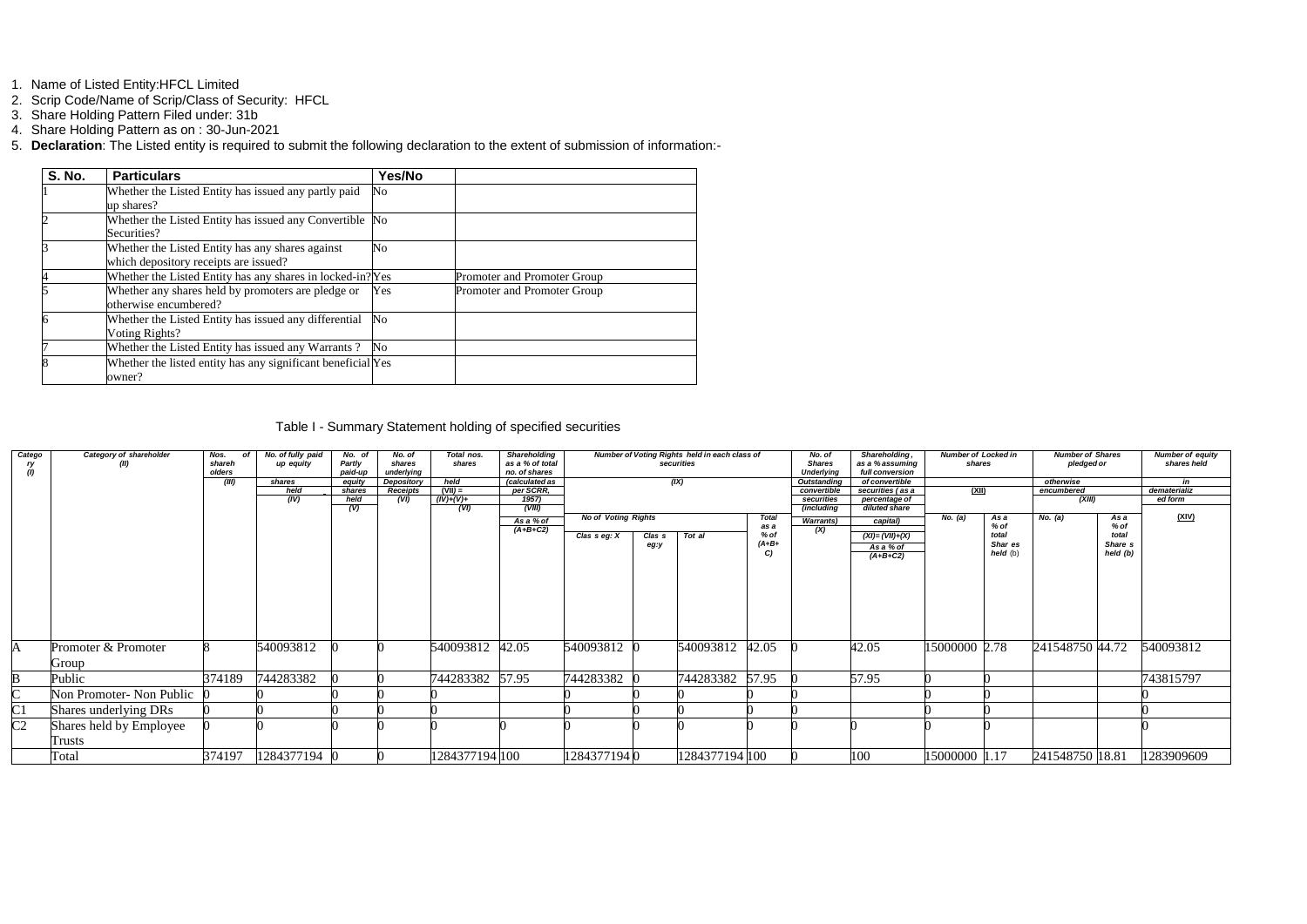# Table II - Statement showing shareholding pattern of the Promoter and Promoter Group

| Category & Name                        | No. of          | No. of          | Partly            | Nos. of              | <b>Total</b>    | <b>Sharehol</b>     | Number of Voting Rights held in |                          |           |                  | No. of                             | <b>Shareholdin</b>           | <b>Number of</b>    |                   | <b>Number of</b>            |                     | <b>Number of</b>      |
|----------------------------------------|-----------------|-----------------|-------------------|----------------------|-----------------|---------------------|---------------------------------|--------------------------|-----------|------------------|------------------------------------|------------------------------|---------------------|-------------------|-----------------------------|---------------------|-----------------------|
| of the<br><b>Shareholders</b>          | shareh<br>older | fully<br>paid   | paid-up<br>equity | shares<br>underlying | nos.<br>shares  | ding %<br>calculate |                                 | each class of securities | (IX)      |                  | <b>Shares</b><br><b>Underlying</b> | g, as a %<br>assuming        | Locked in<br>shares |                   | <b>Shares</b><br>pledged or |                     | equity<br>shares held |
| (1)                                    | (III)           | up              | shares            | Depository           | held            | d as per            |                                 |                          |           |                  | <b>Outstanding</b>                 | full                         | (XII)               |                   | otherwise                   |                     | in                    |
|                                        |                 | equity          | held              | <b>Receipts</b>      | $(VII =$        | SCRR.               |                                 |                          |           |                  | convertible                        | conversion                   |                     |                   | encumbered                  |                     | dematerializ          |
|                                        |                 | share<br>s held | (V)               | (VI)                 | $IV+V+VI)$      | 1957                | <b>No of Voting Rights</b>      |                          |           | <b>Total</b> as  | securities<br>(including           | of<br>convertible            | No. (a)             | As a              | (XIII)<br>No. $(a)$         | As a                | ed form<br>(XIV)      |
|                                        |                 | (IV)            |                   |                      |                 | As a % of           |                                 |                          |           | a % of           | <b>Warrants</b> )                  | securities (                 |                     | % of              |                             | $%$ of              |                       |
|                                        |                 |                 |                   |                      |                 | $(A+B+C2)$          |                                 |                          |           | <b>Total</b>     | (X)                                | as a                         |                     | total             |                             | total               |                       |
|                                        |                 |                 |                   |                      |                 | (VIII)              | Class X                         | Class                    | Tot al    | Voting<br>rights |                                    | percentage<br>of diluted     |                     | <b>Shar</b><br>es |                             | share s<br>held (b) |                       |
|                                        |                 |                 |                   |                      |                 |                     |                                 | $\mathbf v$              |           |                  |                                    | share                        |                     | held              |                             |                     |                       |
|                                        |                 |                 |                   |                      |                 |                     |                                 |                          |           |                  |                                    | capital)                     |                     | (b)               |                             |                     |                       |
|                                        |                 |                 |                   |                      |                 |                     |                                 |                          |           |                  |                                    | $(XI) =$<br>$(VII)+(X)$ as a |                     |                   |                             |                     |                       |
|                                        |                 |                 |                   |                      |                 |                     |                                 |                          |           |                  |                                    | % of                         |                     |                   |                             |                     |                       |
|                                        |                 |                 |                   |                      |                 |                     |                                 |                          |           |                  |                                    | $A+B+C2$                     |                     |                   |                             |                     |                       |
| Indian                                 |                 |                 |                   |                      |                 |                     |                                 |                          |           |                  |                                    |                              |                     |                   |                             |                     |                       |
| Individuals/Hindu undivided Family     |                 | 7217011         |                   |                      | 7217011         | 0.56                | 7217011                         |                          | 7217011   | 0.56             |                                    | 0.56                         |                     |                   | 239700                      | 3.32                | 7217011               |
| <b>Anant Nahata</b>                    |                 | 2645000         |                   |                      | 2645000         | 0.21                | 2645000                         |                          | 2645000   | 0.21             |                                    | 0.21                         |                     |                   | 239700                      | 9.06                | 2645000               |
|                                        |                 |                 |                   |                      |                 |                     |                                 |                          |           |                  |                                    |                              |                     |                   |                             |                     |                       |
| Mahendra Nahata                        |                 | 4560091         |                   |                      | 4560091         | 0.36                | 4560091                         |                          | 4560091   | 0.36             |                                    | 0.36                         |                     |                   |                             |                     | 4560091               |
| Manik Lal Nahata                       |                 | 1920            |                   |                      | 11920           |                     | 11920                           |                          | 11920     |                  |                                    |                              |                     |                   |                             |                     | 11920                 |
| Central Government/ State              |                 |                 |                   |                      |                 |                     |                                 |                          |           |                  |                                    |                              |                     |                   |                             |                     |                       |
| Government(s)                          |                 |                 |                   |                      |                 |                     |                                 |                          |           |                  |                                    |                              |                     |                   |                             |                     |                       |
| <b>Financial Institutions/Banks</b>    |                 |                 |                   |                      |                 |                     |                                 |                          |           |                  |                                    |                              |                     |                   |                             |                     |                       |
| Any Other (specify)                    |                 | 532876801 0     |                   |                      | 532876801       | 41.49               | 532876801 0                     |                          | 532876801 | 41.49            |                                    | 41.49                        | 15000000 2.81       |                   | 241309050                   | 45.28               | 532876801             |
| <b>Bodies Corporate</b>                |                 | 532876801 0     |                   |                      | 532876801 41.48 |                     | 532876801 0                     |                          | 532876801 | 41.48            |                                    | 41.48                        | 15000000 6          |                   | 241309050                   | 96.44               | 532876801             |
| <b>MN Ventures Private Limited</b>     |                 | 289640000 0     |                   |                      | 289640000 22.55 |                     | 289640000 0                     |                          | 289640000 | 22.55            |                                    | 22.55                        | 7500000             | 2.59              | 121578900                   | 41.98               | 289640000             |
| <b>NextWave Communications Private</b> |                 | 219865000 0     |                   |                      | 219865000 17.12 |                     | 219865000 0                     |                          | 219865000 | 17.12            |                                    | 17.12                        | 7500000             | 3.41              | 119730150                   | 54.46               | 219865000             |
| Limited                                |                 |                 |                   |                      |                 |                     |                                 |                          |           |                  |                                    |                              |                     |                   |                             |                     |                       |
| Fitcore Tech-Solutions Pvt. Ltd.       |                 | 22400000        |                   |                      | 22400000        | 1.74                | 22400000                        | $\bf{0}$                 | 22400000  | 1.74             |                                    | 1.74                         |                     |                   |                             |                     | 22400000              |
| Vinsan Brothers (P) Ltd                |                 | 671600          |                   |                      | 671600          | 0.05                | 671600                          |                          | 671600    | 0.05             |                                    | 0.05                         |                     |                   |                             |                     | 671600                |
| Shanker Sales Promotion (P) Ltd        |                 | 300201          |                   |                      | 300201          | 0.02                | 300201                          |                          | 300201    | 0.02             |                                    | 0.02                         |                     |                   |                             |                     | 300201                |
| Sub-Total $(A)(1)$                     |                 | 540093812 0     |                   |                      | 540093812       | 2.05                | 540093812 0                     |                          | 540093812 | 42.05            |                                    | 42.05                        | 15000000 2.78       |                   | 241548750                   | 44.72               | 540093812             |
| Foreign                                |                 |                 |                   |                      |                 |                     |                                 |                          |           |                  |                                    |                              |                     |                   |                             |                     |                       |
| <b>Individuals (Non-Resident</b>       |                 |                 |                   |                      |                 |                     |                                 |                          |           |                  |                                    |                              |                     |                   |                             |                     |                       |
|                                        |                 |                 |                   |                      |                 |                     |                                 |                          |           |                  |                                    |                              |                     |                   |                             |                     |                       |
| Individuals/Foreign Individuals)       |                 |                 |                   |                      |                 |                     |                                 |                          |           |                  |                                    |                              |                     |                   |                             |                     |                       |
| Government                             |                 |                 |                   |                      |                 |                     |                                 |                          |           |                  |                                    |                              |                     |                   |                             |                     |                       |
| Institutions                           |                 |                 |                   |                      |                 |                     |                                 |                          |           |                  |                                    |                              |                     | 0                 |                             |                     |                       |
| Foreign Portfolio Investor             |                 |                 |                   |                      |                 |                     |                                 |                          |           |                  |                                    |                              |                     |                   |                             |                     |                       |
| Any Other (specify)                    |                 |                 |                   |                      |                 |                     |                                 |                          |           |                  |                                    |                              |                     |                   |                             |                     |                       |
| Sub-Total $(A)(2)$                     |                 |                 |                   |                      |                 |                     |                                 |                          |           |                  |                                    |                              |                     |                   |                             |                     |                       |
| Total Shareholding of Promoter and     |                 | 540093812 0     |                   |                      | 540093812 42.05 |                     | 5400938120                      |                          | 540093812 | 42.05            |                                    | 42.05                        | 15000000 2.78       |                   | 241548750                   | 44.72               | 540093812             |
| Promoter Group $(A)=(A)(1)+(A)(2)$     |                 |                 |                   |                      |                 |                     |                                 |                          |           |                  |                                    |                              |                     |                   |                             |                     |                       |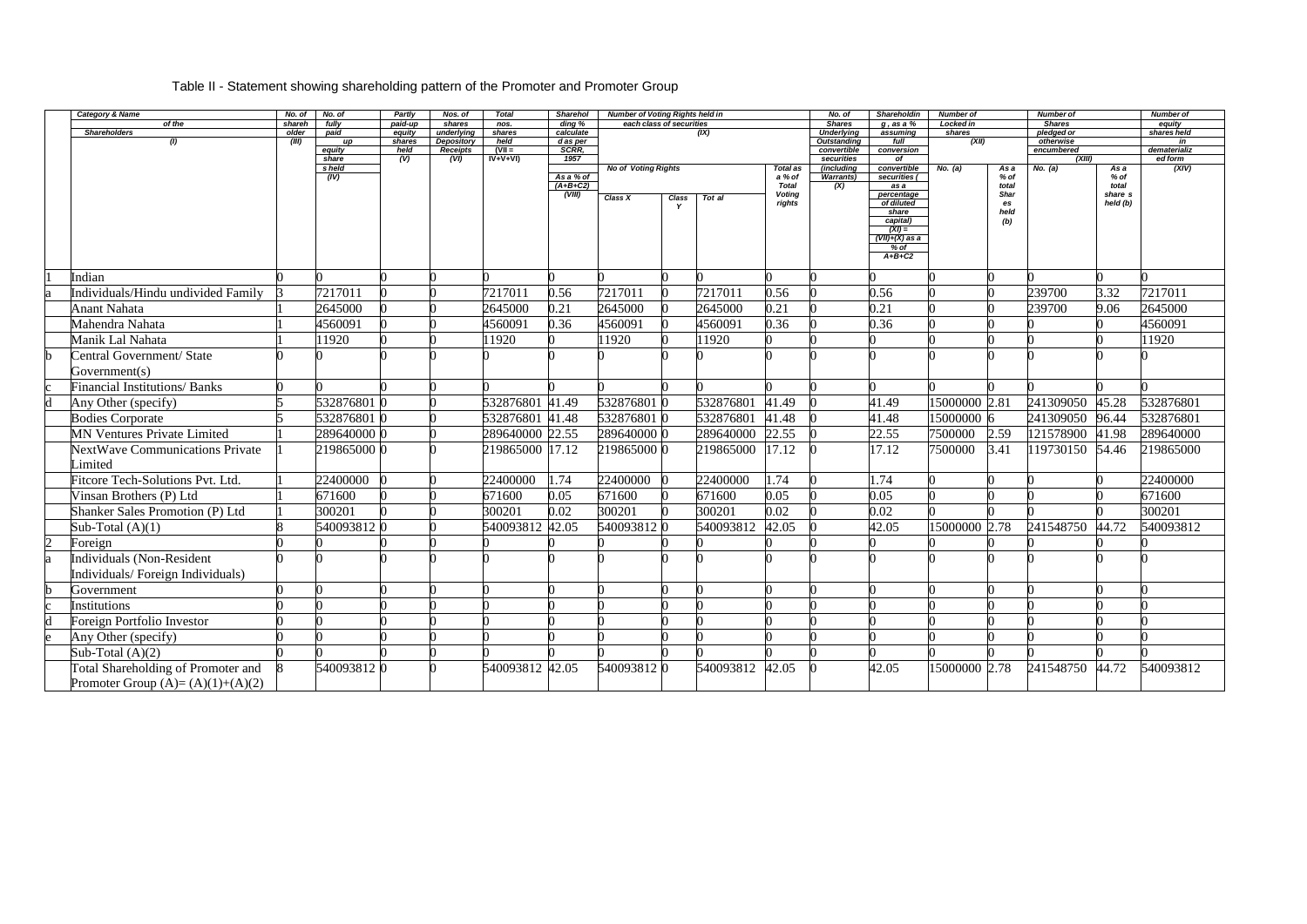|   | Category & Name of the Shareholders                                                | Nos. of<br>shareh<br>older (III) | No. of fully<br>paid up equity<br>share sheld<br>(IV) | Partly<br>paid-up<br>equity<br>shares<br>held<br>(V) | Nos. of<br>shares<br>underlying<br>Depository<br><b>Receipts</b><br>(VI) | Total nos.<br>shares held VII<br>$IV + V + VI$ | <b>Sharehol</b><br>ding %<br>calculate<br>d as per<br>SCRR,<br>1957<br>As a % of | Number of Voting Rights held in each class of<br>securities<br>(IX)<br><b>No of Voting Rights</b><br><b>Total as</b> |              |                 |                                            | No. of<br><b>Shares</b><br><b>Underlying</b><br><b>Outstanding</b><br>convertible<br>securities<br>(including | <b>Total</b><br>shareholdin<br>$g$ , as a $%$<br>assuming<br>full<br>conversion<br>оf       | <b>Number of</b><br>Locked in<br>shares<br>(XII)<br>$\overline{Asa}$<br>No. |                                              | <b>Number of</b><br><b>Shares</b><br>pledged or<br>otherwise<br>encumbered<br>(XIII)<br>As a<br>No. |                                                                      | <b>Number of</b><br>equity shares<br>held in<br>dematerializ ed<br>form (XIV) |
|---|------------------------------------------------------------------------------------|----------------------------------|-------------------------------------------------------|------------------------------------------------------|--------------------------------------------------------------------------|------------------------------------------------|----------------------------------------------------------------------------------|----------------------------------------------------------------------------------------------------------------------|--------------|-----------------|--------------------------------------------|---------------------------------------------------------------------------------------------------------------|---------------------------------------------------------------------------------------------|-----------------------------------------------------------------------------|----------------------------------------------|-----------------------------------------------------------------------------------------------------|----------------------------------------------------------------------|-------------------------------------------------------------------------------|
|   |                                                                                    |                                  |                                                       |                                                      |                                                                          |                                                | $(A+B+C2)$<br>VIII                                                               | Class X                                                                                                              | <b>Class</b> | Tot al          | a % of<br>Total<br><b>Voting</b><br>rights | <b>Warrants</b> )<br>(X)                                                                                      | convertible<br>securities<br>(as a<br>percentage<br>of diluted<br>share<br>capital)<br>(XI) | (a)                                                                         | $%$ of<br>total<br>Shar<br>es<br>held<br>(b) | (No<br>ap<br>pli<br>ca<br>ble<br>(a)                                                                | $%$ of<br>total<br>share<br>s held<br>(Not<br>applic<br>able)<br>(b) |                                                                               |
|   | <b>Institutions</b>                                                                |                                  |                                                       |                                                      |                                                                          |                                                |                                                                                  |                                                                                                                      |              |                 |                                            |                                                                                                               |                                                                                             |                                                                             |                                              |                                                                                                     |                                                                      |                                                                               |
|   | Mutual Funds/                                                                      | 18                               | 8156529                                               |                                                      |                                                                          | 8156529                                        | 0.64                                                                             | 8156529                                                                                                              |              | 8156529         | 0.64                                       |                                                                                                               | 0.64                                                                                        |                                                                             |                                              |                                                                                                     |                                                                      | 8152759                                                                       |
|   | <b>Venture Capital Funds</b>                                                       |                                  |                                                       |                                                      |                                                                          |                                                |                                                                                  |                                                                                                                      |              |                 |                                            |                                                                                                               |                                                                                             |                                                                             |                                              |                                                                                                     |                                                                      |                                                                               |
|   | Alternate Investment Funds                                                         |                                  |                                                       |                                                      |                                                                          |                                                |                                                                                  |                                                                                                                      |              |                 |                                            |                                                                                                               |                                                                                             |                                                                             |                                              |                                                                                                     |                                                                      |                                                                               |
|   | Foreign Venture Capital Investors                                                  |                                  |                                                       |                                                      |                                                                          |                                                |                                                                                  |                                                                                                                      |              |                 |                                            |                                                                                                               |                                                                                             |                                                                             |                                              |                                                                                                     |                                                                      |                                                                               |
|   | Foreign Portfolio Investors                                                        |                                  | 28267001                                              |                                                      |                                                                          | 28267001                                       | 2.2                                                                              | 28267001                                                                                                             |              | 28267001        | 2.2                                        |                                                                                                               | 2.2                                                                                         |                                                                             |                                              |                                                                                                     |                                                                      | 28267001                                                                      |
|   | <b>Financial Institutions/ Banks</b>                                               |                                  | 2150                                                  |                                                      |                                                                          | 2150                                           |                                                                                  | 2150                                                                                                                 |              | 2150            |                                            |                                                                                                               |                                                                                             |                                                                             |                                              |                                                                                                     |                                                                      | 1050                                                                          |
|   | <b>Insurance Companies</b>                                                         |                                  | 521000                                                |                                                      |                                                                          | 521000                                         | 0.04                                                                             | 521000                                                                                                               |              | 521000          | 0.04                                       |                                                                                                               | 0.04                                                                                        |                                                                             |                                              |                                                                                                     |                                                                      | 521000                                                                        |
|   | Provident Funds/ Pension Funds                                                     |                                  |                                                       |                                                      |                                                                          |                                                |                                                                                  |                                                                                                                      |              |                 |                                            |                                                                                                               |                                                                                             |                                                                             |                                              |                                                                                                     |                                                                      |                                                                               |
|   | Any Other (specify)                                                                | 25                               | 16125                                                 |                                                      |                                                                          | 16125                                          |                                                                                  | 16125                                                                                                                |              | 16125           |                                            |                                                                                                               |                                                                                             |                                                                             |                                              |                                                                                                     |                                                                      | 6905                                                                          |
|   | Other                                                                              | 22                               | 10820                                                 |                                                      |                                                                          | 10820                                          |                                                                                  | 10820                                                                                                                |              | 10820           |                                            |                                                                                                               |                                                                                             |                                                                             |                                              |                                                                                                     |                                                                      | 5200                                                                          |
|   | Other                                                                              |                                  | 5305                                                  |                                                      |                                                                          | 5305                                           |                                                                                  | 5305                                                                                                                 |              | 5305            |                                            |                                                                                                               |                                                                                             |                                                                             |                                              |                                                                                                     |                                                                      | 1705                                                                          |
|   | Sub-Total $(B)(1)$                                                                 | 87                               | 36962805                                              |                                                      |                                                                          | 36962805                                       | 2.88                                                                             | 36962805                                                                                                             |              | 36962805        | 2.88                                       |                                                                                                               | 2.88                                                                                        |                                                                             |                                              |                                                                                                     |                                                                      | 36948715                                                                      |
|   | Central Government/ State Government(s)/<br>President of India                     |                                  | 5000                                                  |                                                      |                                                                          | 5000                                           |                                                                                  | 5000                                                                                                                 |              | 5000            |                                            |                                                                                                               |                                                                                             |                                                                             |                                              |                                                                                                     |                                                                      | 5000                                                                          |
|   | Sub-Total $(B)(2)$                                                                 |                                  | 5000                                                  |                                                      |                                                                          | 5000                                           |                                                                                  | 5000                                                                                                                 |              | 5000            |                                            |                                                                                                               |                                                                                             |                                                                             |                                              |                                                                                                     |                                                                      | 5000                                                                          |
|   | Non-institutions                                                                   |                                  |                                                       |                                                      |                                                                          |                                                |                                                                                  |                                                                                                                      |              |                 |                                            |                                                                                                               |                                                                                             |                                                                             |                                              |                                                                                                     |                                                                      |                                                                               |
|   | Individuals -                                                                      | 368328                           | 444278353                                             |                                                      |                                                                          | 444278353                                      | 34.59                                                                            | 444278353                                                                                                            |              | 444278353 34.59 |                                            |                                                                                                               | 34.59                                                                                       |                                                                             |                                              |                                                                                                     |                                                                      | 443973158                                                                     |
|   | Individual shareholders holding nominal<br>share capital up to Rs. 2 lakhs.        | 368185                           | 358675872                                             |                                                      |                                                                          | 358675872                                      | 27.93                                                                            | 358675872                                                                                                            |              | 358675872 27.93 |                                            |                                                                                                               | 27.93                                                                                       |                                                                             |                                              |                                                                                                     |                                                                      | 358370677                                                                     |
|   | Individual shareholders holding nominal<br>share capital in excess of Rs. 2 lakhs. | 143                              | 85602481                                              |                                                      |                                                                          | 85602481                                       | 6.66                                                                             | 85602481                                                                                                             |              | 85602481        | 6.66                                       |                                                                                                               | 6.66                                                                                        |                                                                             |                                              |                                                                                                     |                                                                      | 85602481                                                                      |
|   | NBFCs registered with RBI                                                          |                                  | 422520                                                |                                                      |                                                                          | 422520                                         | 0.03                                                                             | 422520                                                                                                               |              | 422520          | 0.03                                       |                                                                                                               | 0.03                                                                                        |                                                                             |                                              |                                                                                                     |                                                                      | 422520                                                                        |
|   | <b>Employee Trusts</b>                                                             |                                  |                                                       |                                                      |                                                                          |                                                |                                                                                  |                                                                                                                      |              |                 |                                            |                                                                                                               |                                                                                             |                                                                             |                                              |                                                                                                     |                                                                      |                                                                               |
| d | Overseas Depositories (holding DRs)<br>(balancing figure)                          |                                  |                                                       |                                                      |                                                                          |                                                |                                                                                  |                                                                                                                      |              |                 |                                            |                                                                                                               |                                                                                             |                                                                             |                                              |                                                                                                     |                                                                      |                                                                               |
|   | Any Other (specify)                                                                | 5764                             | 262614704                                             |                                                      |                                                                          | 262614704                                      | 20.45                                                                            | 262614704 (                                                                                                          |              | 262614704 20.45 |                                            |                                                                                                               | 20.45                                                                                       |                                                                             |                                              |                                                                                                     |                                                                      | 262466404                                                                     |
|   | <b>Bodies Corporate</b>                                                            | 2246                             | 235880287                                             |                                                      |                                                                          | 235880287                                      | 18.37                                                                            | 235880287                                                                                                            |              | 235880287 18.37 |                                            |                                                                                                               | 18.37                                                                                       |                                                                             |                                              |                                                                                                     |                                                                      | 235848417                                                                     |
|   | RELIANCE STRATEGIC BUSINESS<br><b>VENTURES LIMITED</b>                             |                                  | 48532764                                              |                                                      |                                                                          | 48532764                                       | 3.78                                                                             | 48532764                                                                                                             |              | 48532764 3.78   |                                            |                                                                                                               | 3.78                                                                                        |                                                                             |                                              |                                                                                                     |                                                                      | 48532764                                                                      |
|   | MKJ ENTERPRISES LIMITED                                                            |                                  | 34342651                                              |                                                      |                                                                          | 34342651                                       | 2.67                                                                             | 34342651                                                                                                             |              | 34342651        | 2.67                                       |                                                                                                               | 2.67                                                                                        |                                                                             |                                              |                                                                                                     |                                                                      | 34342651                                                                      |
|   | <b>GRD SECURITIES LIMITED</b>                                                      |                                  | 14728471                                              |                                                      |                                                                          | 14728471                                       | 1.15                                                                             | 14728471                                                                                                             |              | 14728471        | 1.15                                       |                                                                                                               | .15                                                                                         |                                                                             |                                              |                                                                                                     |                                                                      | 14728471                                                                      |
|   | Non-Resident Indian (NRI)                                                          | 3502                             | 26614088                                              |                                                      |                                                                          | 26614088                                       | 2.07                                                                             | 26614088                                                                                                             |              | 26614088        | 2.07                                       |                                                                                                               | 2.07                                                                                        |                                                                             |                                              |                                                                                                     |                                                                      | 26498658                                                                      |
|   | <b>Overseas Corporate Bodies</b>                                                   |                                  | 38250                                                 |                                                      |                                                                          | 38250                                          |                                                                                  | 38250                                                                                                                |              | 38250           |                                            |                                                                                                               |                                                                                             |                                                                             |                                              |                                                                                                     |                                                                      | 37250                                                                         |
|   | Societies                                                                          |                                  | 520                                                   |                                                      |                                                                          | 520                                            |                                                                                  | 520                                                                                                                  |              | 520             |                                            |                                                                                                               |                                                                                             |                                                                             |                                              |                                                                                                     |                                                                      | 520                                                                           |
|   | Trusts                                                                             | 10                               | 81559                                                 |                                                      |                                                                          | 81559                                          | 0.01                                                                             | 81559                                                                                                                |              | 81559           | 0.01                                       |                                                                                                               | 0.01                                                                                        |                                                                             |                                              |                                                                                                     |                                                                      | 81559                                                                         |
|   | Sub-Total $(B)(3)$                                                                 | 374101                           | 707315577                                             |                                                      |                                                                          | 707315577                                      | 55.07                                                                            | 707315577                                                                                                            |              | 707315577 55.07 |                                            |                                                                                                               | 55.07                                                                                       |                                                                             |                                              |                                                                                                     |                                                                      | 706862082                                                                     |
|   | Total Public Shareholding $(B)=$<br>$(B)(1)+(B)(2)+(B)(3)$                         | 374189                           | 744283382                                             |                                                      |                                                                          | 744283382                                      | 57.95                                                                            | 744283382                                                                                                            |              | 744283382 57.95 |                                            |                                                                                                               | 57.95                                                                                       |                                                                             | n                                            |                                                                                                     |                                                                      | 743815797                                                                     |